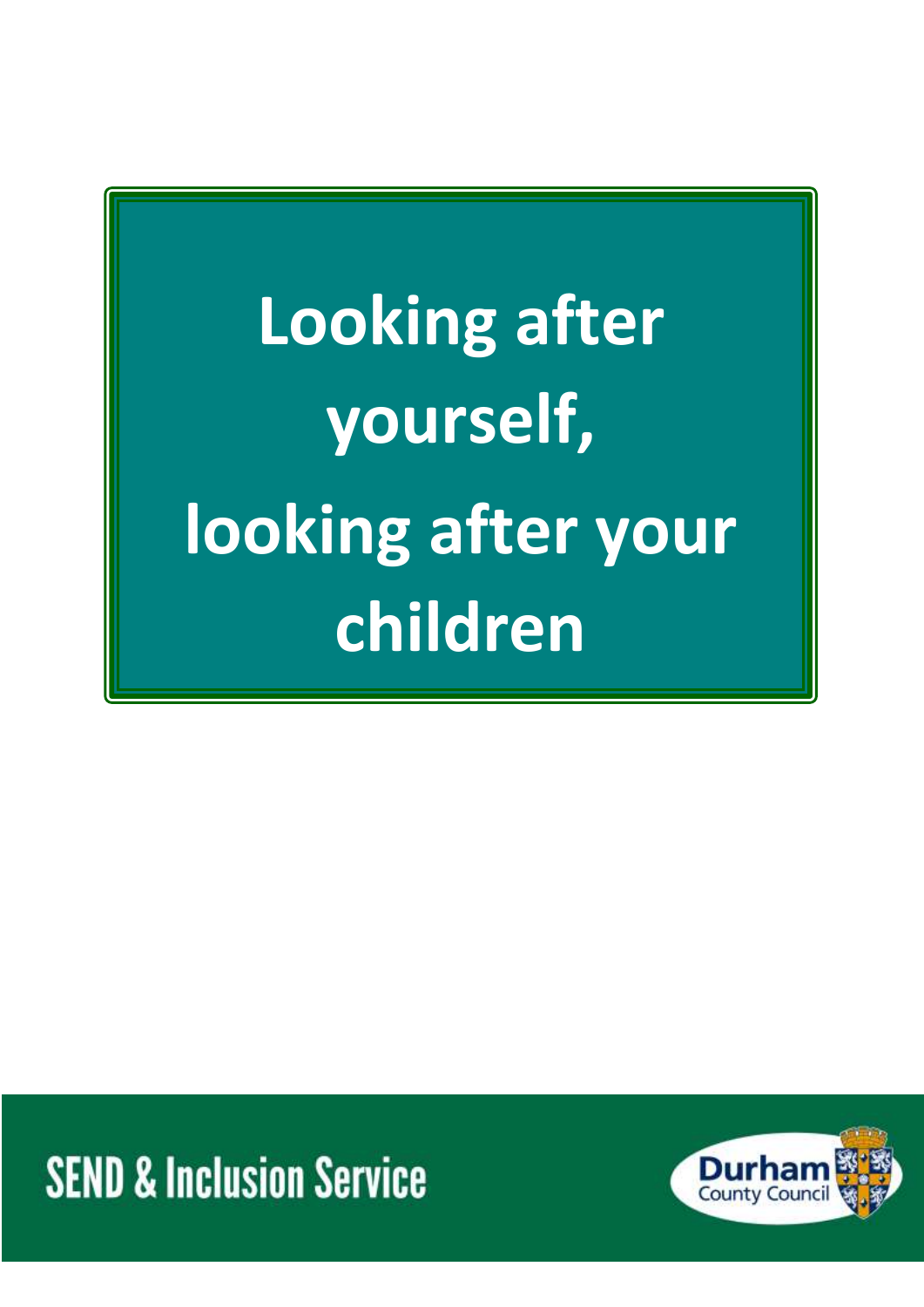

There is a lot of uncertainty around the current COVID-19 outbreak, particularly given that the situation is constantly developing and the information about the virus remains incomplete.

Understandably, this is causing a lot of worry and anxiety for people. Having children and young people at home, often when people are trying to work themselves, adds another layer of stress. It is therefore important to not only consider our physical health during such challenging times, but also to pay attention to our mental health. It is normal to feel worried, stressed and anxious when we are faced with uncertain situations, but the sooner we acknowledge and learn to take care of our mental health, the healthier and better equipped we'll be to cope with the situation we're having to face.

This information isn't a work plan for you and your child to follow. It is some 'hints and tips' to go with the work that your child's school will send home for them to do. The information and resources here give you some ideas about how to help keep yourself and your family emotionally well during this time. There are links to mental health resources, learning resources and organisations that may be able to help.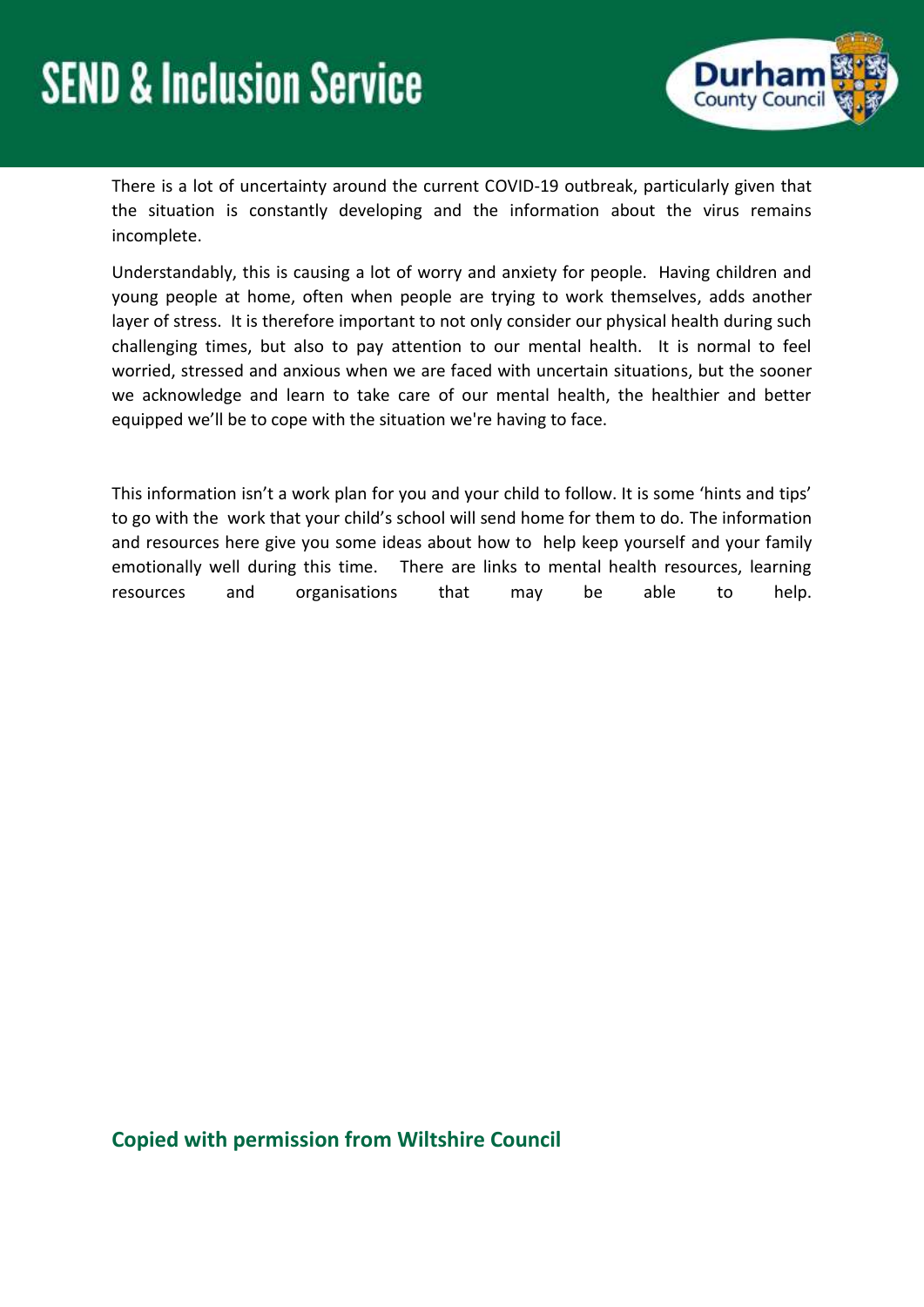

### **Looking after yourself**

Taking care of our mental health and checking in on others is something that we can all do, and we need to remember that by looking after our own mental health, we'll be best placed to look after our children. Remember when they tell you on aeroplanes that you need to put on your own oxygen mask before helping others, it's like that.

Time is precious, especially when looking after children. However, try to plan your days or weeks to include something from each of the '5 ways to wellbeing' (developed by NEF)

#### **BE ACTIVE**

Try to make sure that you and your family get regular exercise every day. You Tube has lots of exercise videos for kids and adults. Get children involved in planning their own 'indoor PE'. If current government advice permits, try to get outside once a day either into your garden if you have one or in a place where there are few people. If you can't go out, open the windows for some fresh air and take some time to look at the world outside.

#### **TAKE NOTICE**

Take a break from the news and social media and concentrate on what's happening in the here and now in your family. Notice and appreciate the small things.

Studies have shown that being aware of what is taking place in the present directly enhances your wellbeing.

There's lots of good mindfulness apps to try, but if that's not for you, just getting into something you enjoy e.g. cooking, drawing etc and really focussing on it can be just as good.

#### **CONNECT**

Social connection is one of the most important ways that we can look after our mental wellbeing. Social distancing is going to make that trickier, but we're lucky enough to have technology to help us out. Think physical distancing, but social connections. Social media is great, but if you can, try to have phone calls or even video calls. Arrange to Facetime/Skype a friend for coffee, phone relatives more often than usual. Whilst it can be helpful to share worries, try to find other things to talk about too.

#### **GIVE**

Research tells us that giving back to our community helps people to feel valuable and makes us happier. We might not be able to contribute to our community in our usual way, but many people will still be able to find ways to give back.

Lots of community groups are setting up schemes that aim to help vulnerable people at this difficult time. If you want to get involved, check out local social media for ideas. Many of us will not be in a position to offer practical support. We can still offer mutual support to friends and family by checking in with them regularly.

#### **KEEP LEARNING**

Learning a new skill or honing an existing one gives us a sense of purpose and achievement. Whilst we're busy learning, we're less likely to experience anxious thoughts and worries. Social-distancing will bring new challenges, but it will give many of us the time to start a new hobby or learn about an area that we've always been interested in.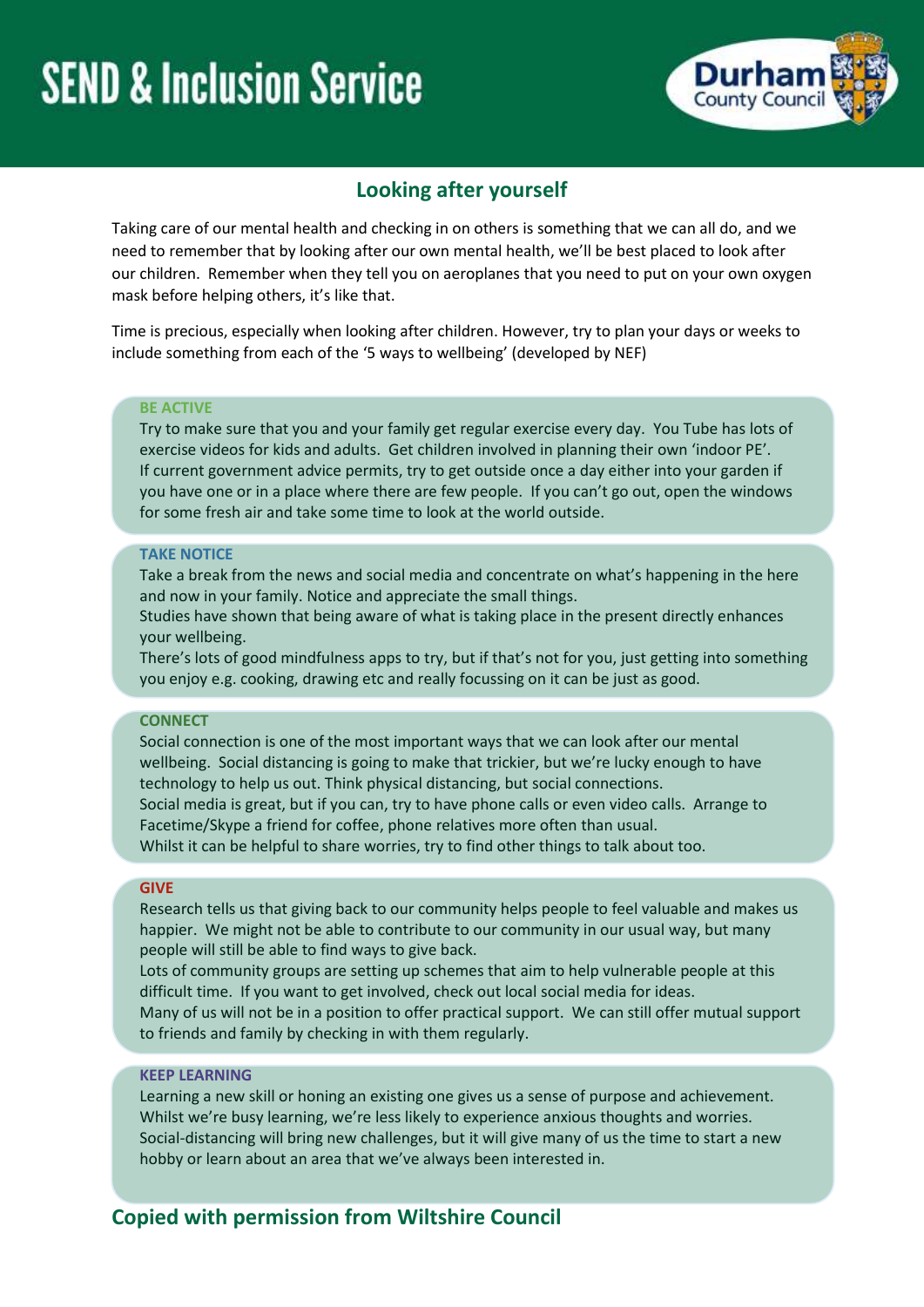

## **Looking after your children**

For the most part, children will need what they've always needed; love, attention and opportunities to learn and play. If children are home for long periods because of social-distancing or self-isolation, the following tips might be helpful:

Try and keep to a structure and routine that suits you. Keep bedtime and morning routines close to existing ones to promote a sense of normality that children will find reassuring. Encouraging them to get up and dressed during the week will help maintain some difference between weekdays and weekends.

Keep boundaries firm and make it clear that you expect the same standards of behaviour as usual. Boundaries show that adults are still in control and taking care of them, which helps children to feel safe.

Make sure they get some time to burn off energy every day. Younger children will enjoy assault courses, discos etc. Older children and teens might respond better to fitness videos.

Expect children to do some learning every day. In the longer-term schools are likely to provide opportunities for online learning. In the short term, or as extra activities there are a wealth of helpful websites, many of which they will be able to access independently. Continuing with their learning helps promote a sense of normality and purpose as well as keeping them up to date for when they are back at school.

Find opportunities for them to interact with their friends remotely. For tweens and teens, contact with their peers is especially important. Technology provides lots of opportunities for older children to connect, chat and game together. But be wary of giving unsupervised access to platforms that you would not normally allow your child onto; the internet still poses the same risks as in normal times.

Balance screen time with other activities. Challenge children to learn new skills that don't involve screens e.g. tying shoe laces, juggling, baking. Older children might want to set their own goals.

Give children opportunities to have a say in what will be happening. They may have had a lot of their freedoms and choices removed for a while and may feel powerless or angry. Older children and teenagers will be more able to understand the risks in too much screen time, too little sleep, inactivity etc. They are more likely to 'buy in' to new rules and routines if they feel that they have a voice. Family meetings where children and adults problem-solve together can be helpful for this. [\(https://bristolchildparentsupport.co.uk/ready-family-meetings/\)](https://bristolchildparentsupport.co.uk/ready-family-meetings/)

There are some example timetables on the next page. These are just shared as a guide but may be helpful in terms of thinking about how to maintain some structure and routine throughout days at home. Remember to intersperse activities with breaks, and don't forget healthy snacks and drinks!

The last pages in this pack have links to websites with helpful ideas and activities covering a range of topics.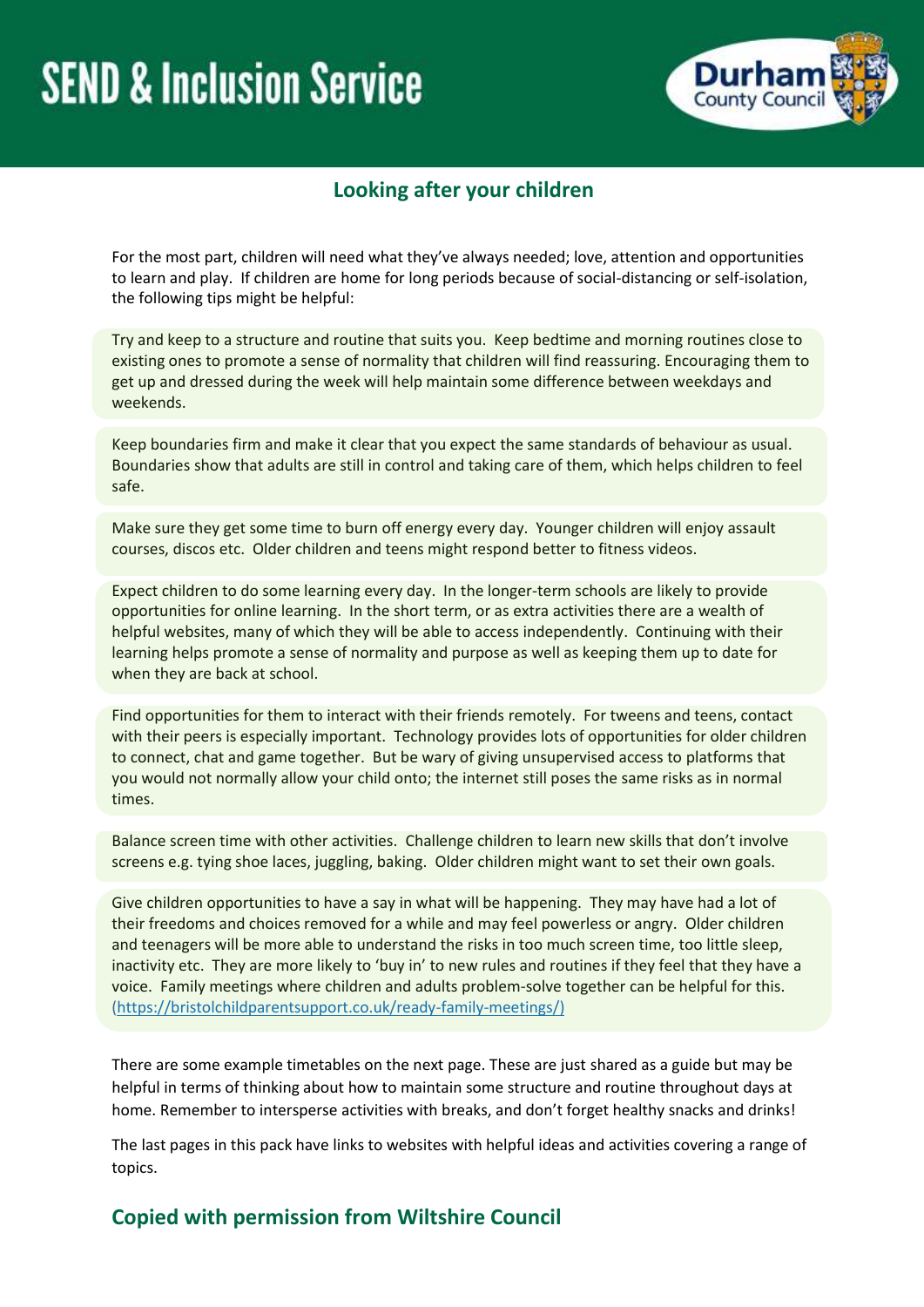

## **Example Timetables**

| <b>Get ready for the day</b> |                             | Have breakfast, have a wash, get dressed                                                    |
|------------------------------|-----------------------------|---------------------------------------------------------------------------------------------|
| 9am                          | <b>Activity 1</b>           | Online learning from school OR a craft activity (cutting and sticking, painting,<br>baking) |
| 10am                         | <b>Activity 2</b>           | . Online learning from school OR some writing or maths - write a story, count coins         |
| 11am                         | <b>Get active!</b>          | Play in the garden, do an exercise video                                                    |
| 12                           | Lunchtime                   |                                                                                             |
| 1pm                          | <b>Help about the house</b> | Help tidy up, hoover, wash up                                                               |
| 2pm                          | <b>Quiet time</b>           | . Do something calm, like reading or colouring                                              |
| 3pm                          | <b>Activity 3</b>           | . Online learning from school OR be creative - make some music, design an outfit            |
| 4pm                          | <b>Have some free time</b>  | Enjoy toys and tech                                                                         |
| 5pm                          | <b>Dinner time</b>          | Help prepare dinner - help tidy up too!                                                     |
| 6pm                          | <b>Family time</b>          | Play a game, watch a movie, spend time together                                             |
| <b>Get ready for bed</b>     |                             | · Have a bath, get pyjamas on, read a story                                                 |

### **45 mins Academic learning**

**45 mins Creative Activities**

**45 mins Exercise** 

**Have lunch**

**Downtime** 

**45 mins Academic learning**

**45 mins Help around the house**

**Free time** 

**Have dinner**

**Contact family and friends** - phone, Facetime, email

**Free time**

**Get ready for bed**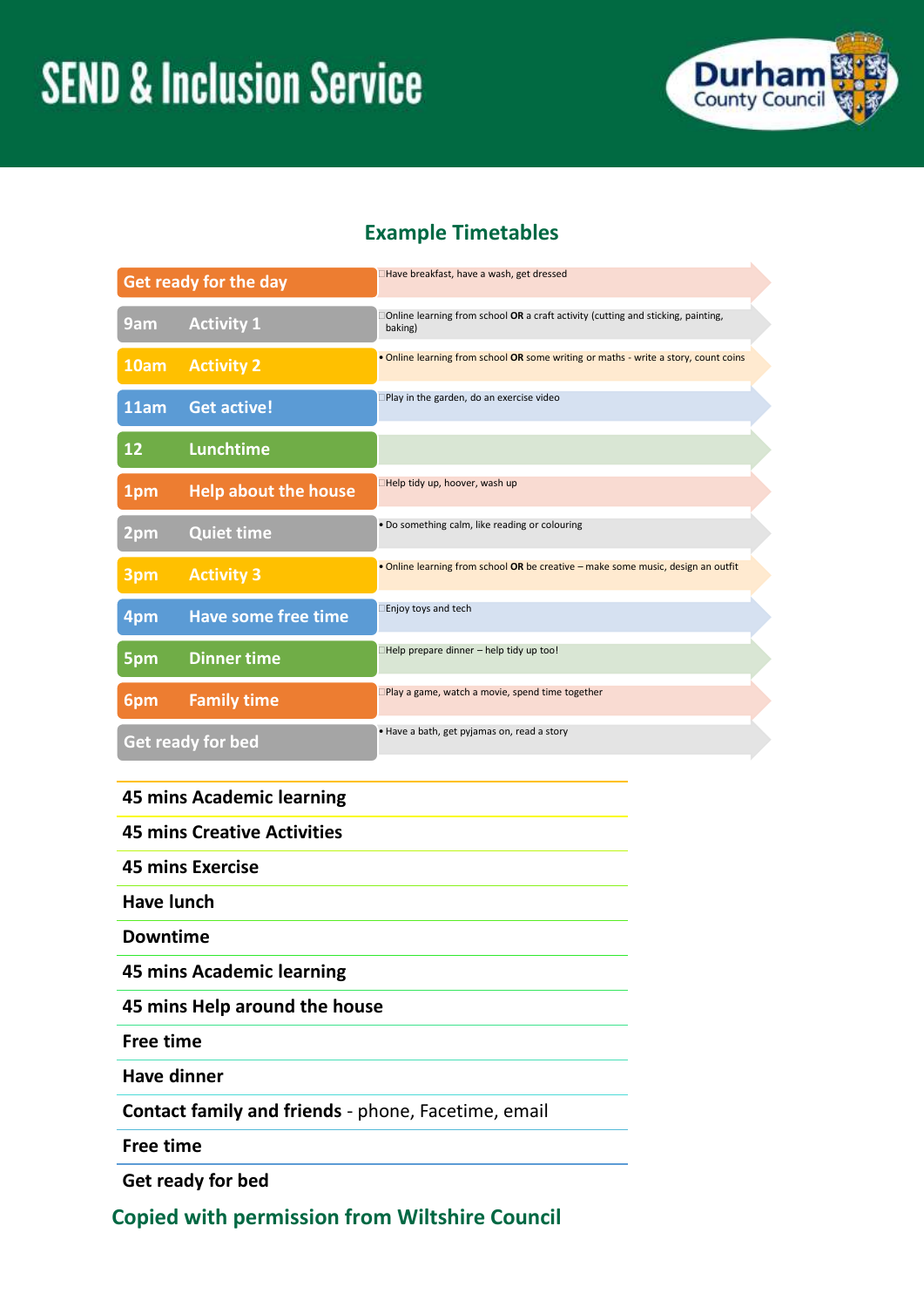

# **Talking to children about Coronavirus (COVID-19)**

Although it's tempting to try and protect children from difficult topics, they are more likely to worry when they're kept in the dark. Children and teenagers will be aware of what is happening but may not have all the facts they need to understand it.

These tips will help you communicate about Coronavirus with your child:

- Take time to talk and listen. Be clear that you are happy to answer any questions that they have. Be led by your child as they may not be that interested or want to know everything all at once. Try to answer any questions honestly but keep things in context e.g. "Sadly, some people do die, but the vast majority of people will recover, and children seem to be only mildly affected".
- Reassure them that their own risk is very low but that we all need to 'do our bit' to look after people who might be very unwell. Underline how helpful they are being by following the rules about hygiene and social-distancing. Knowing we're being altruistic helps us to bear the tough times.
- Give positive messages about everything you are doing as a family to keep yourselves safe. Talk about all the work people around the world are doing to find treatments and a vaccine.
- Keep explanations developmentally appropriate.
	- o Young children up to about age seven will need very simple explanations that relate to their own experiences. Explain that, like other germs, Coronavirus can spread between people and make them ill. But because Coronavirus is a new germ that we don't know everything about, we need to take more care and so things might be a bit different for a while.
	- $\circ$  Older children and tweens will want to know more. They may have heard partial explanations and 'filled in the gaps' themselves with their own ideas, so check what they already think they know about it.
	- $\circ$  Teenagers will have a similar capacity to understand what's going on as adults. They will need calm, factual information and opportunities to talk through their worries and disappointments.
- Give them an opportunity to talk about their feelings. Our instinct might be to 'make it all better', but it is normal to feel scared, sad and angry in the face of what's happening. Tell them that what is happening is not normal but that their feelings are.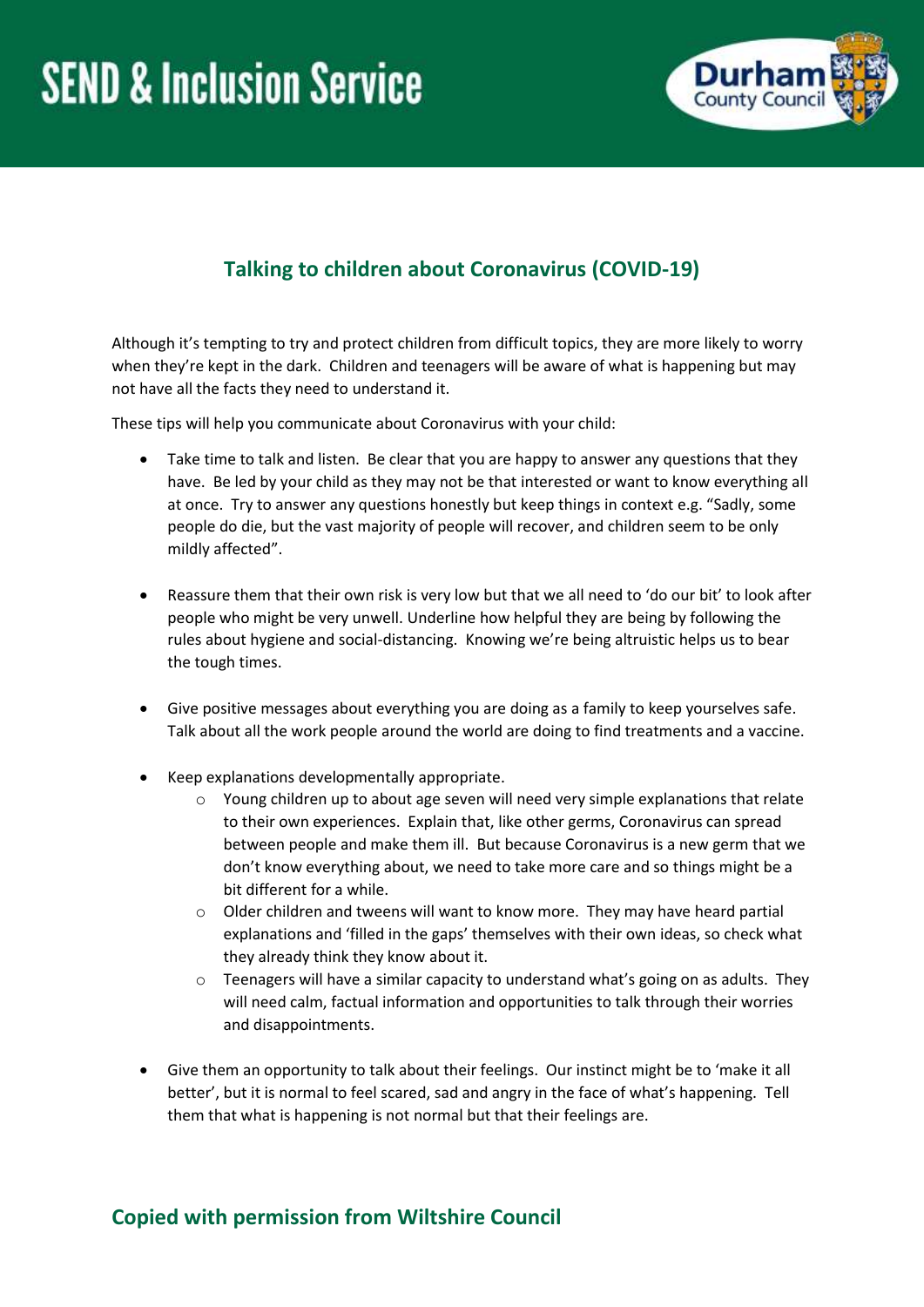

### **Sources of support**

#### **General – for parents**

Samaritans Call 116 123 <https://www.samaritans.org/how-we-can-help/contact-samaritan/>

Mind UK <https://www.mind.org.uk/> <https://www.mind.org.uk/information-support/support-community-elefriends/> UK Mental Health Charity with information and an online mutual support community

#### **General – for young people**

[www.kooth.com](http://www.kooth.com/) [www.youngminds.org.uk](http://www.youngminds.org.uk/) [www.keep-your-head.com](http://www.keep-your-head.com/) <https://www.annafreud.org/on-my-mind/self-care/>

Self Care, Anxiety, Depression, Coping Strategies | On My Mind | Anna Freud Centre 85 self-care strategies identified by young people with anxiety or depression to help other young people manage their mental health and wellbeing.

#### **Parenting pressures**

**Family Action** Telephone: 0808 802 6666 Text message: 07537 404 282 <https://www.family-action.org.uk/what-we-do/children-families/familyline/>

The FamilyLine service supports people who are dealing with family pressures in a new and innovative way by using a network o[f volunteers](https://www.family-action.org.uk/get-involved/volunteer/) from across the country to support family members over the age of 18 through telephone calls, email, web chat and text message.

#### **Family Lives (previously Parentline)**

Call: 0808 800 2222

<https://www.familylives.org.uk/how-we-can-help/confidential-helpline/>

Family Lives offers a confidential and free helpline service for families in England and Wales (previously known as Parentline). for emotional support, information, advice and guidance on any aspect of parenting and family life. The helpline service is open 9am – 9pm, Monday to Friday and 10am – 3pm Saturday and Sunday.

#### **Gingerbread**

Single Parent Helpline: 0808 802 0925

#### [gingerbread.org.uk](http://www.gingerbread.org.uk/)

One Parent Families/Gingerbread is the leading national charity working to help lone parents and their children.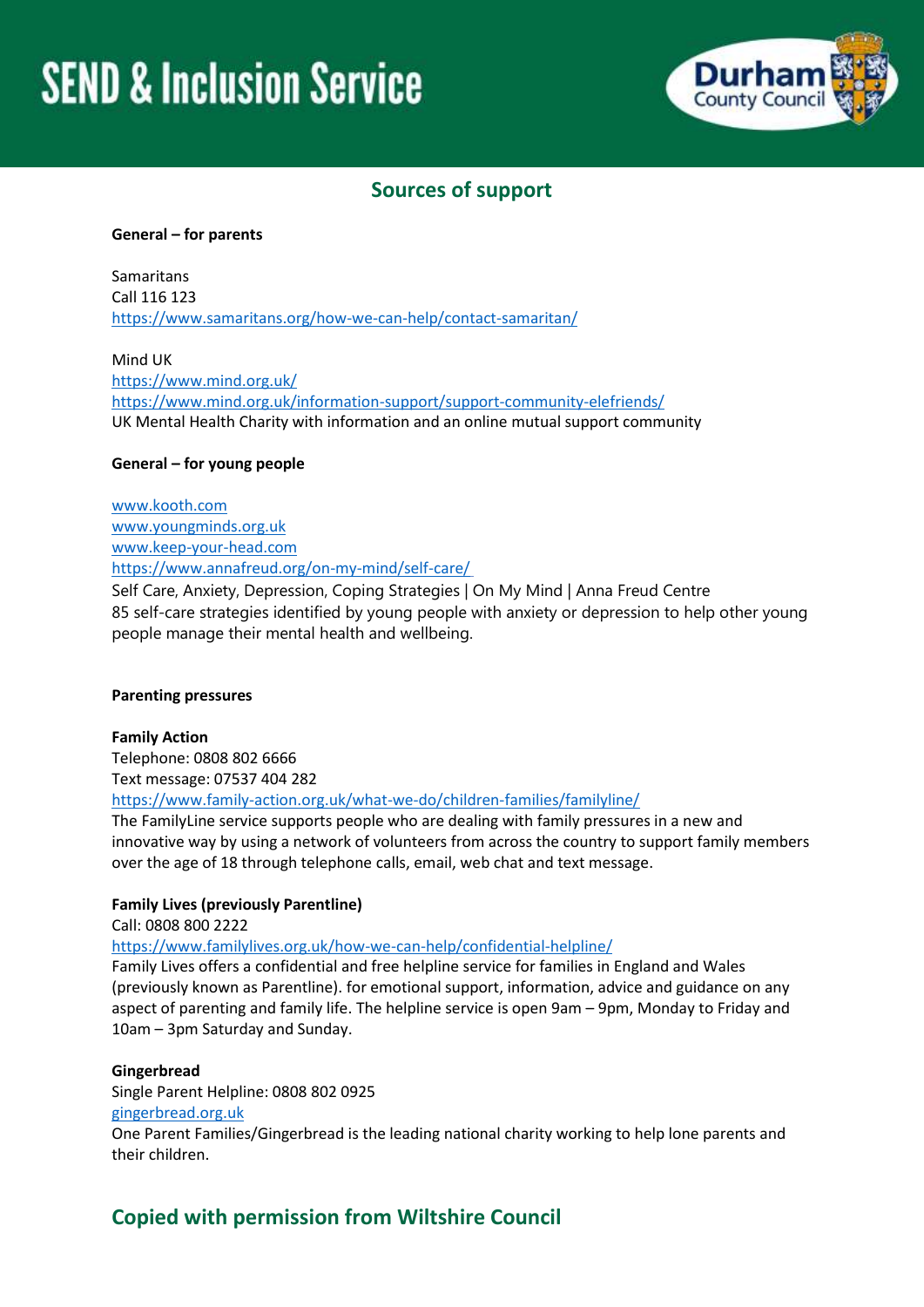

#### **Grandparents Plus**

Call: 0300 123 7015

[grandparentsplus.org.uk](http://www.grandparentsplus.org.uk/)

Grandparents Plus is the only national charity (England and Wales) dedicated to supporting kinship carers - grandparents and other relatives raising children who aren't able to live with their parents.

## **Helpful resources for talking to children about Coronavirus**

#### **Covibook**

<https://www.mindheart.co/descargables>

A short book about Coronavirus for children under 7

#### **Newsround video**

[https://www.bbc.co.uk/newsround/51342366?fbclid=IwAR3CyZq5rzXVoyGCgWjjpx6YqoetuZ1tP16y](https://www.bbc.co.uk/newsround/51342366?fbclid=IwAR3CyZq5rzXVoyGCgWjjpx6YqoetuZ1tP16y7wMjUR6uwgWyhRmf0aFTrAs) [7wMjUR6uwgWyhRmf0aFTrAs](https://www.bbc.co.uk/newsround/51342366?fbclid=IwAR3CyZq5rzXVoyGCgWjjpx6YqoetuZ1tP16y7wMjUR6uwgWyhRmf0aFTrAs)

Drs Chris and Xand explain what's happening

**How to talk to your children about coronavirus (COVID-19)**

[https://www.unicef.org.au/blog/news-and-insights/march-2020/how-to-talk-to-your-children](https://www.unicef.org.au/blog/news-and-insights/march-2020/how-to-talk-to-your-children-about-coronavirus)[about-coronavirus](https://www.unicef.org.au/blog/news-and-insights/march-2020/how-to-talk-to-your-children-about-coronavirus)

#### **Eight tips to help comfort and protect children.**

[www.unicef.org.au](http://www.unicef.org.au/)

#### **Resources for children and young people with additional needs:**

[https://theautismeducator.ie/wp-content/uploads/2020/03/The-Corona-Virus-Free-Printable-](https://theautismeducator.ie/wp-content/uploads/2020/03/The-Corona-Virus-Free-Printable-Updated-2-The-Autism-Educator-.pdf)[Updated-2-The-Autism-Educator-.pdf](https://theautismeducator.ie/wp-content/uploads/2020/03/The-Corona-Virus-Free-Printable-Updated-2-The-Autism-Educator-.pdf)

[https://carolgraysocialstories.com/wp-content/uploads/2020/03/Pandemics-and-the-](https://carolgraysocialstories.com/wp-content/uploads/2020/03/Pandemics-and-the-Coronavirus.pdf)[Coronavirus.pdf](https://carolgraysocialstories.com/wp-content/uploads/2020/03/Pandemics-and-the-Coronavirus.pdf)

<https://www.mencap.org.uk/advice-and-support/health/coronavirus> -

contains a link to the most up to date version of their "Easy Read" for young people and adults with learning difficulties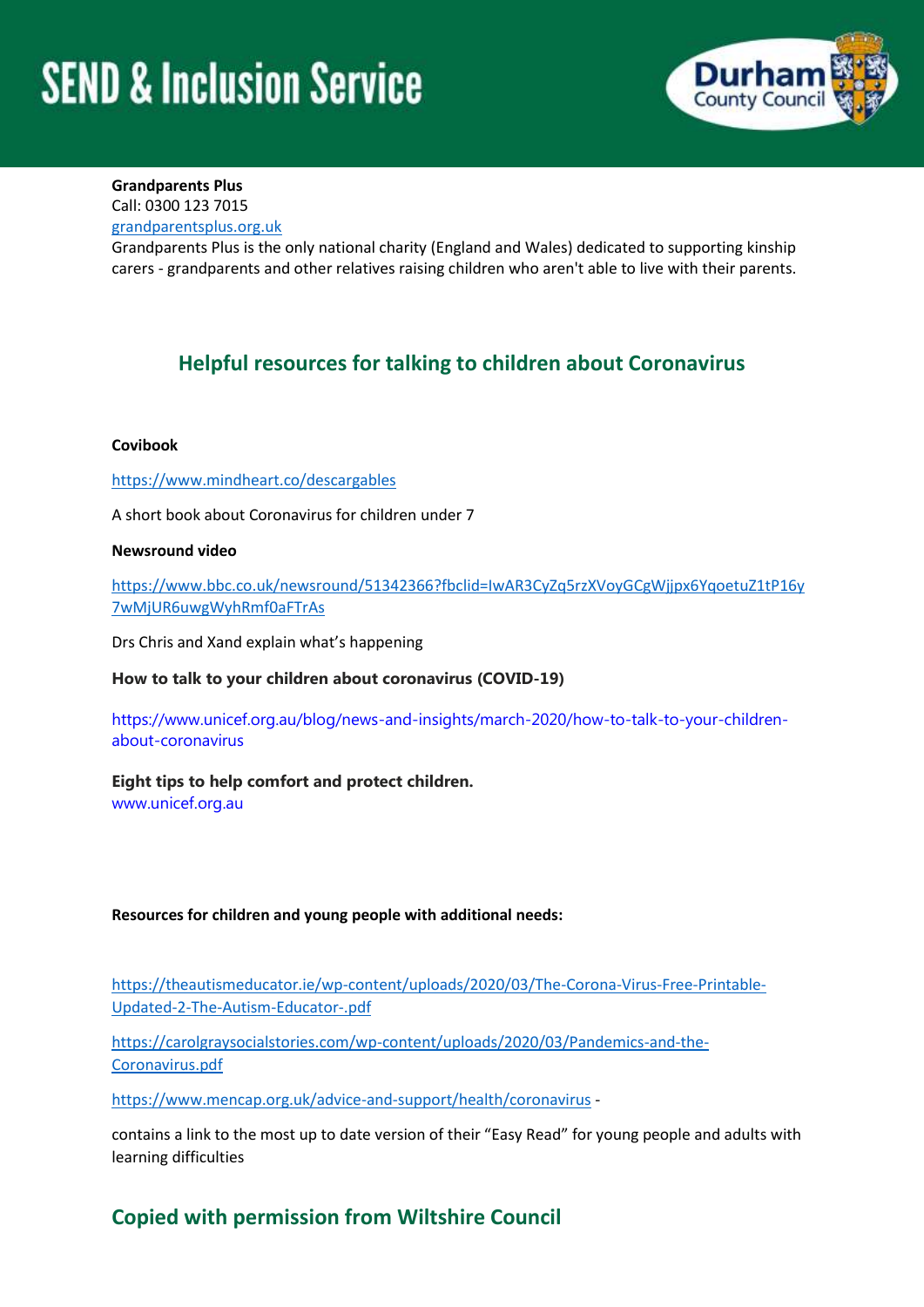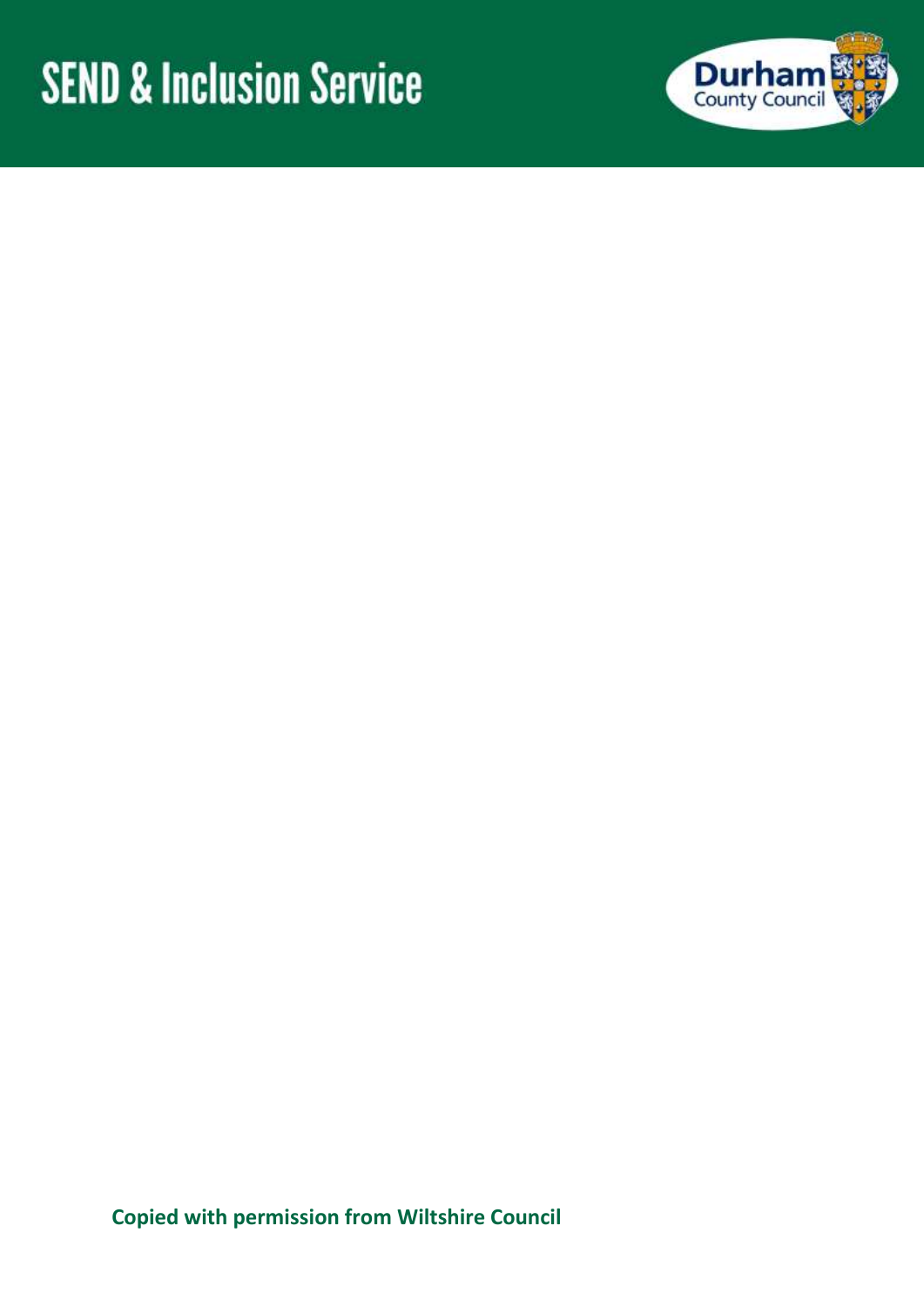

### **Resources for home education**

Many schools will be setting their own learning. However, if you need something else to keep them usefully occupied then this non-exhaustive list might help those affected by school closures due to coronavirus, compiled by home educators:

#### **Khan Academy**

#### [https://www.khanacademy.org](https://www.khanacademy.org/)

Especially good for maths and computing for all ages but other subjects at Secondary level. Note this uses the U.S. grade system but it's mostly common material.

#### **BBC Learning**

#### <http://www.bbc.co.uk/learning/coursesearch/>

This site is old and no longer updated and yet there's so much still available, from language learning to BBC Bitesize for revision. No TV license required except for content on BBC iPlayer.

#### **Futurelearn**

#### [https://www.futurelearn.com](https://www.futurelearn.com/)

Free to access 100s of courses, only pay to upgrade if you need a certificate in your name (own account from age 14+ but younger learners can use a parent account).

#### **Seneca**

#### [https://www.senecalearning.com](https://www.senecalearning.com/)

For those revising at GCSE or A level. Tons of free revision content. Paid access to higher level material.

#### **Openlearn**

#### <https://www.open.edu/openlearn/>

Free taster courses aimed at those considering Open University but everyone can access it. Adult level, but some e.g. nature and environment courses could well be of interest to young people.

#### **Blockly**

#### [https://blockly.games](https://blockly.games/)

Learn computer programming skills - fun and free.

#### **Scratch**

<https://scratch.mit.edu/explore/projects/games/> Creative computer programming

**Ted Ed** [https://ed.ted.com](https://ed.ted.com/) All sorts of engaging educational videos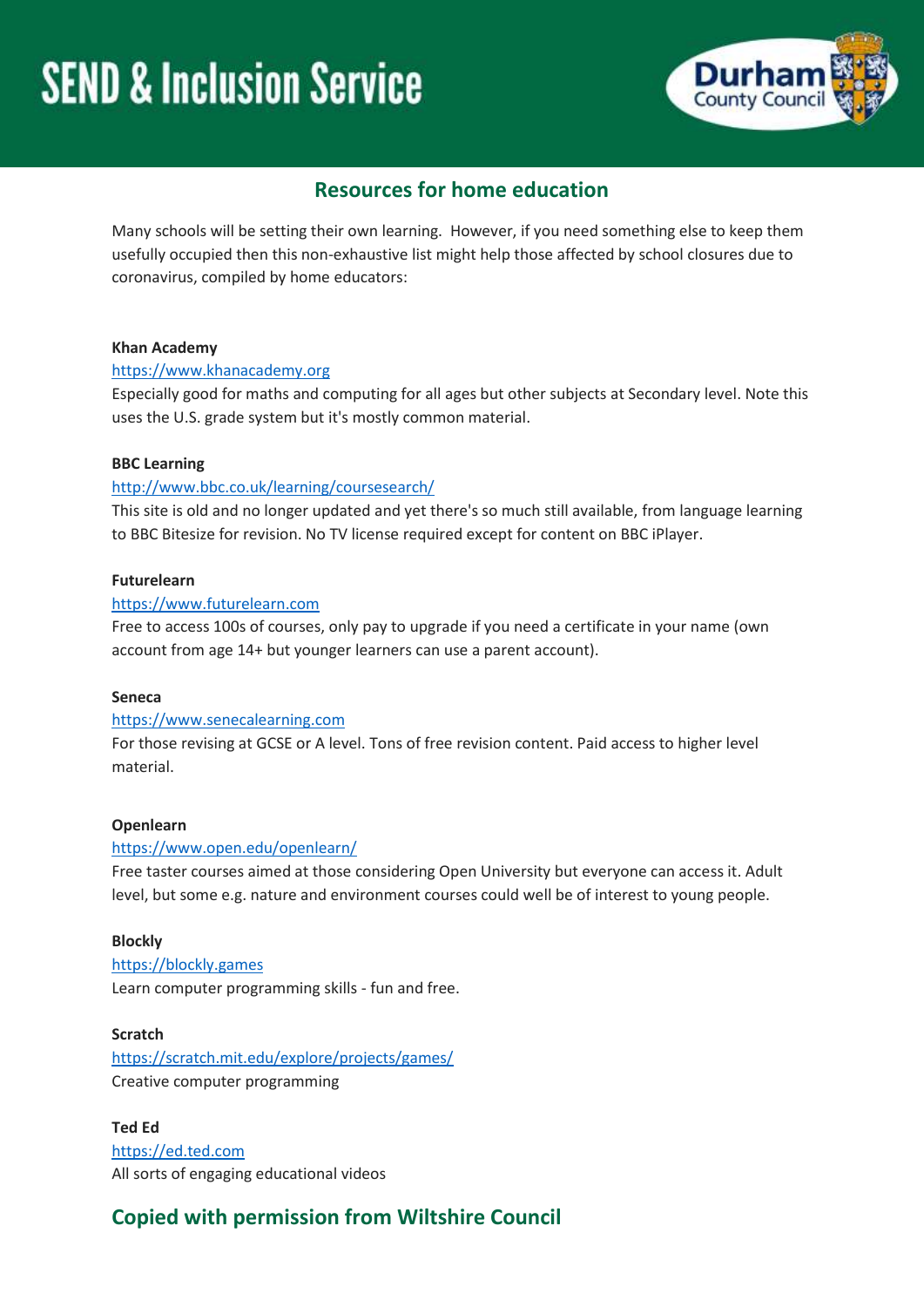

**National Geographic Kids** <https://www.natgeokids.com/uk/> Activities and quizzes for younger kids.

**Duolingo** [https://www.duolingo.com](https://www.duolingo.com/) Learn languages for free. Web or app.

**Mystery Science** [https://mysteryscience.com](https://mysteryscience.com/) Free science lessons

**The Kids Should See This** [https://thekidshouldseethis.com](https://thekidshouldseethis.com/) Wide range of cool educational videos

**Crash Course** [https://thecrashcourse.com](https://thecrashcourse.com/) You Tube videos on many subjects

#### **Crash Course Kids**

<https://m.youtube.com/user/crashcoursekids> As above for a younger audience

#### **Crest Awards**

[https://www.crestawards.org](https://www.crestawards.org/) Science awards you can complete from home.

**iDEA Awards** [https://idea.org.uk](https://idea.org.uk/) Digital enterprise award scheme you can complete online.

#### **Paw Print Badges**

[https://www.pawprintbadges.co.uk](https://www.pawprintbadges.co.uk/)

Free challenge packs and other downloads. Many activities can be completed indoors. Badges cost but are optional.

#### **Tinkercad**

[https://www.tinkercad.com](https://www.tinkercad.com/) All kinds of making.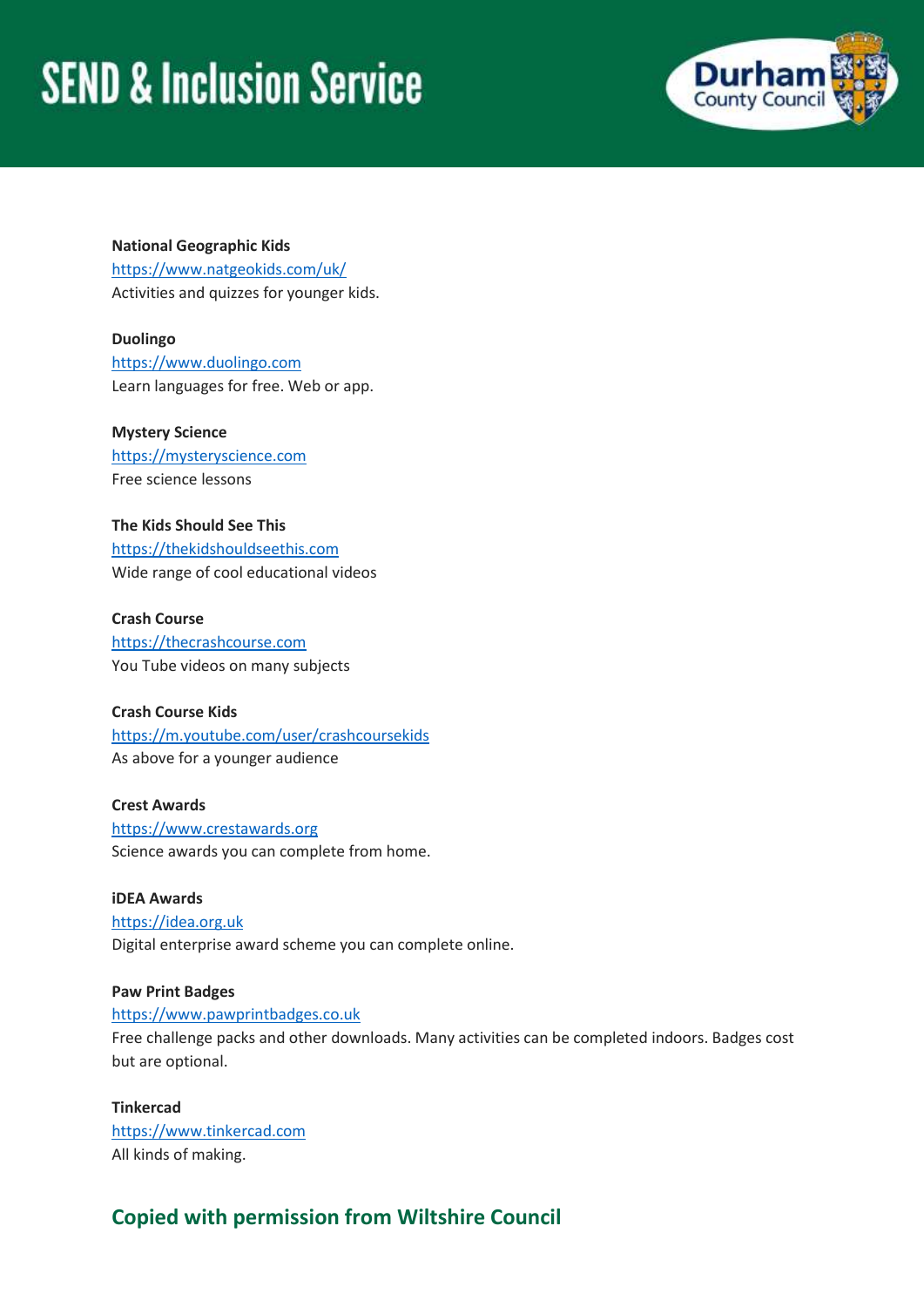

**Prodigy Maths** [https://www.prodigygame.com](https://www.prodigygame.com/) Is in U.S. grades, but good for UK Primary age.

**Cbeebies Radio** <https://www.bbc.co.uk/cbeebies/radio> Listening activities for the younger ones.

**Nature Detectives**

<https://naturedetectives.woodlandtrust.org.uk/naturedetectives/> A lot of these can be done in a garden, or if you can get to a remote forest location!

#### **Oxford Owl for Home**

<https://www.oxfordowl.co.uk/for-home/> Lots of free resources for Primary age

**Big History Project** <https://www.bighistoryproject.com/home> Aimed at Secondary age. Multi disciplinary activities.

#### **Geography Games**

<https://world-geography-games.com/world.html> Geography gaming!

#### **Blue Peter Badges**

<https://www.bbc.co.uk/cbbc/joinin/about-blue-peter-badges> If you have a stamp and a nearby post box.

**The Artful Parent** <https://www.facebook.com/artfulparent/> Good, free art activities

**Red Ted Art** [https://www.redtedart.com](https://www.redtedart.com/) Easy arts and crafts for little ones

**The Imagination Tree** [https://theimaginationtree.com](https://theimaginationtree.com/) Creative art and craft activities for the very youngest.

**Toy Theater** <https://toytheater.com/>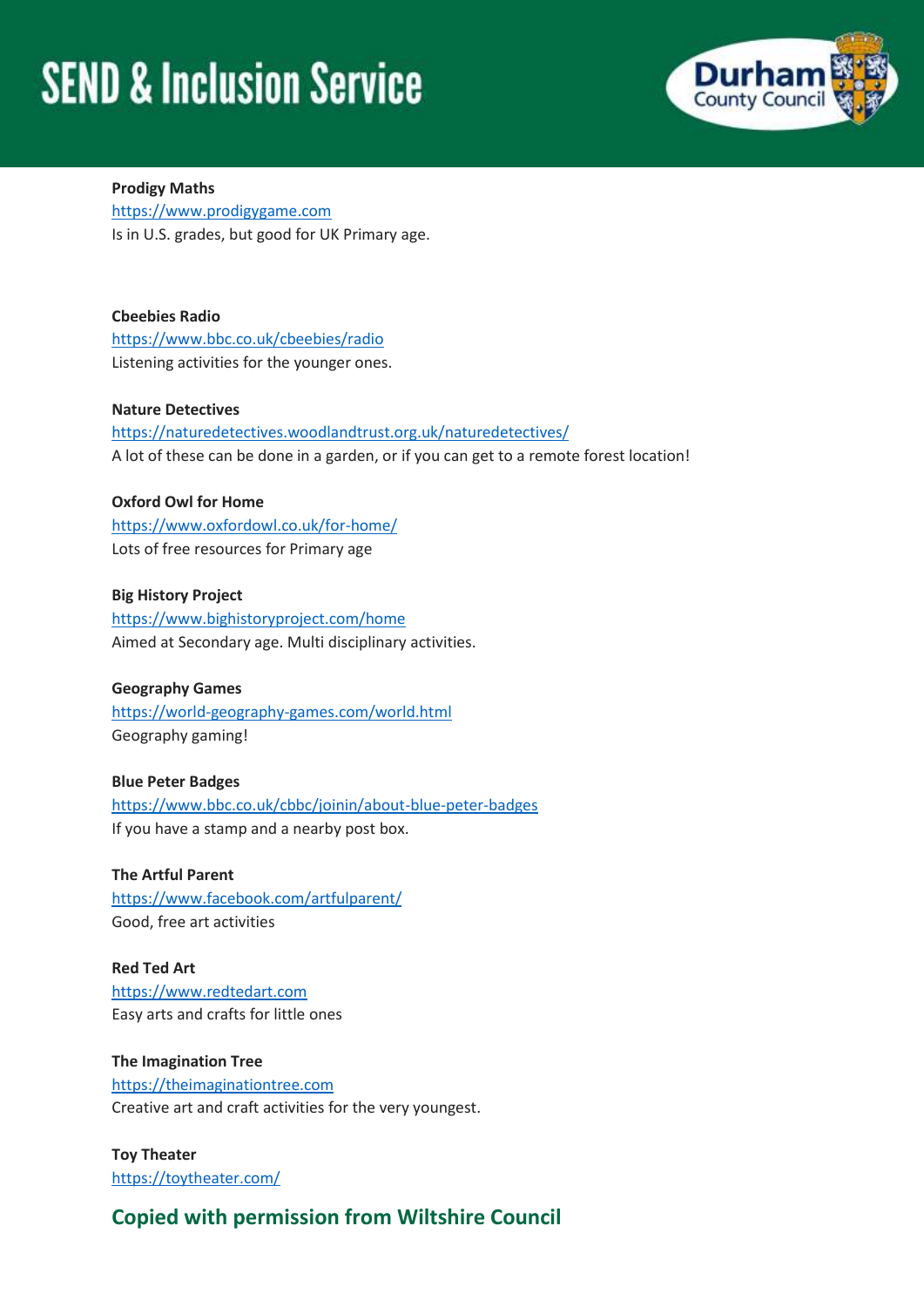

Educational online games

#### **DK Find Out**

[https://www.dkfindout.com/uk/?fbclid=IwAR2wJdpSJSeITf4do6aPhff8A3tAktnmpaxqZbkgudD49l71](https://www.dkfindout.com/uk/?fbclid=IwAR2wJdpSJSeITf4do6aPhff8A3tAktnmpaxqZbkgudD49l71ep8-sjXmrac) [ep8-sjXmrac](https://www.dkfindout.com/uk/?fbclid=IwAR2wJdpSJSeITf4do6aPhff8A3tAktnmpaxqZbkgudD49l71ep8-sjXmrac)

Activities and quizzes

#### **Twinkl**

[https://www.twinkl.co.uk](https://www.twinkl.co.uk/)

This is more for printouts, and usually at a fee, but they are offering a month of free access to parents in the event of school closures.

#### **Virtual tours**

<https://www.travelandleisure.com/attractions/museums-galleries/museums-with-virtual-tours> Virtual tours of some of the world's best museums